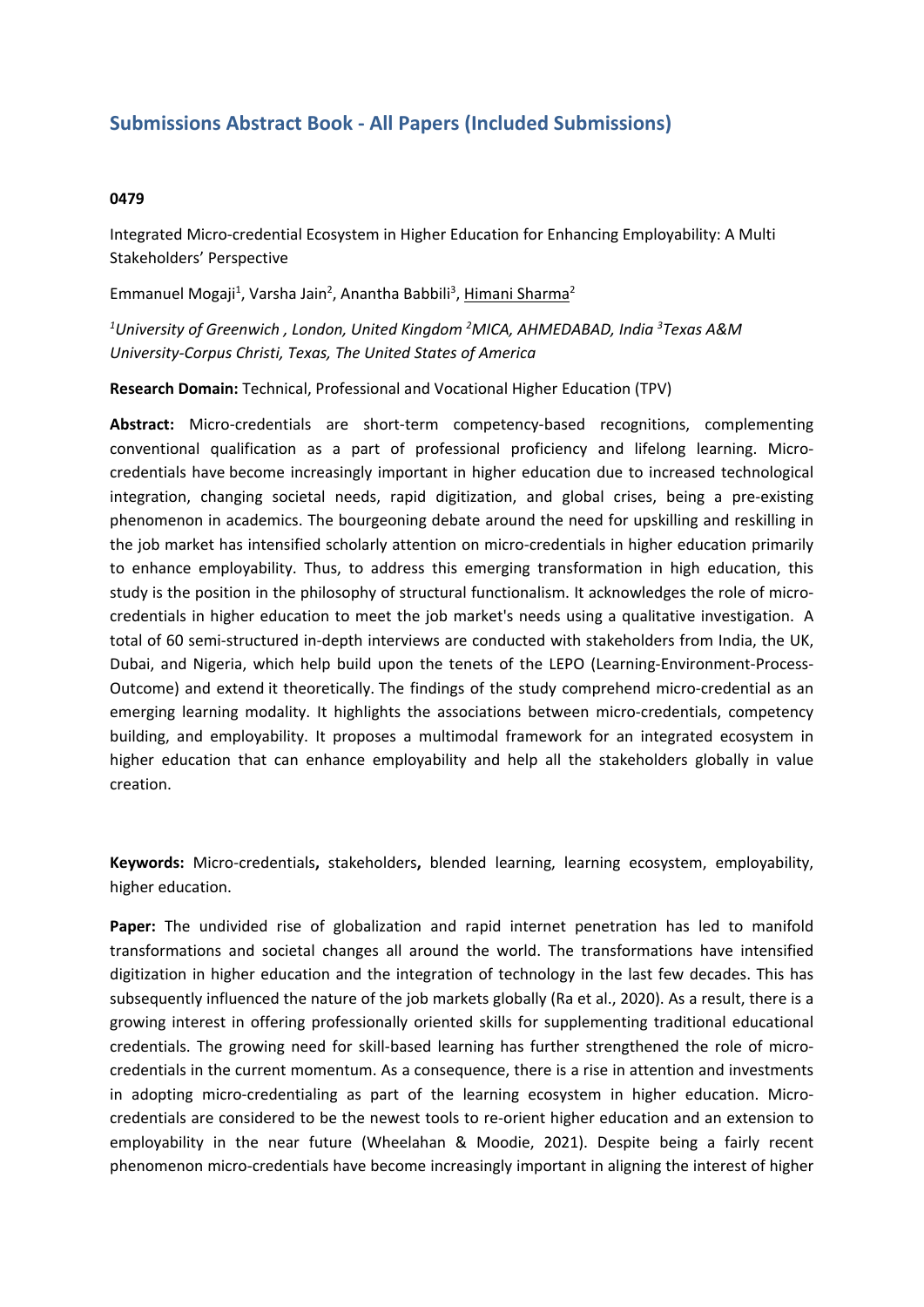education (Ehlers, 2018), the stakeholders, policymakers, investors, and entrepreneurs. As <sup>a</sup> pathway for modularity, stackability, and lifelong learning micro-credentials have <sup>a</sup> promising future in higher education (Resei et al., 2019).

Micro-credentials have been defined as competency-based skill recognitions that are an extension of the formal and informal education of an individual (Duklas, 2020). By fostering professional learning and skill-building, micro-credentials empower individuals and enhance their expertise. They operate on the principle of personalized learning which offers flexibility and <sup>a</sup> variety of alternative courses designed to suit the requirements of the job market. The literature suggests that the rise of online learning adds more granularity to the design of micro-credentials. Various new learning modalities like micro-learning modules, e-learning, third-party collaborations, and certifications blend in to strengthen the role of micro-credentials in the higher education ecosystem. Therefore, the blended mode of learning or 'blended learning' weaves the modalities together and facilitates the integration of micro-credentials in the system of higher education (Dhingra, 2020).

The existing literature in the domain of higher education and blended learning identifies blended learning as an outcome of rapid digitization and ongoing disruptions (Sharma et al., 2020; Standerford et al., 2020). Though blended learning encompasses both traditional classroom practices and online learning as <sup>a</sup> method for knowledge dissemination, it focuses on technology mediation and its complexities (Bower, 2019). It acknowledges the need for preparedness, infrastructural support, technological literacy, and professional training in higher education to function smoothly (Porter & Graham, 2015). However, what is often unheeded in the integration of micro-credentials driven learning as <sup>a</sup> part of the blended learning design to generate industry-recognized credentials (Gauthier, 2020). Extant literature has focused on exploring the marketability of credentials (Charner, 1988), social sources of credentials (Brown, 2000), the authenticity of micro-credentials (Doran, 2017), critiquing the micro-credential craze (Ralston, 2020), and micro-credentials through <sup>a</sup> support based inquiry in higher education (West et al., 2020). This creates scope for exploring the potential implications of an integrated system of micro-credentials from the lens of employability and quality assurance in higher education in the digital era. Therefore, with micro-credentials extending the employability discourse in the 21st century, the study draws its motivation from the opportunities alibied. The investigation is guided by the narratives of the key stakeholders (i.e. learners, faculty, administrators of educational institutions, and industry professionals), thus providing <sup>a</sup> macro view of the opportunities and challenges posed by the credential system.

The study majorly contributes to the following three areas. First, using <sup>a</sup> grounded theory approach it develops <sup>a</sup> comprehensive multimodal framework supported by the tenets of Social Learning Theory, and Skill Acquisition Theory. The study emplaces the experience and expectations of the participants by embedding the narratives for conceptualizing the phenomenon of micro-credentials and employability in higher education. Second, the study proposes extensions of micro-credentials that can be optimized by institutions of higher education and business ventures offering micro-modules for learning. Third, the study helps in assisting policymakers with <sup>a</sup> robust understanding of the evolving ecosystem in higher education. Thereby, the integrated framework contributes to the system of higher education globally by considering the need for recognizing micro-credentials in the present and in the coming future. The study articulates arguments supporting the need of micro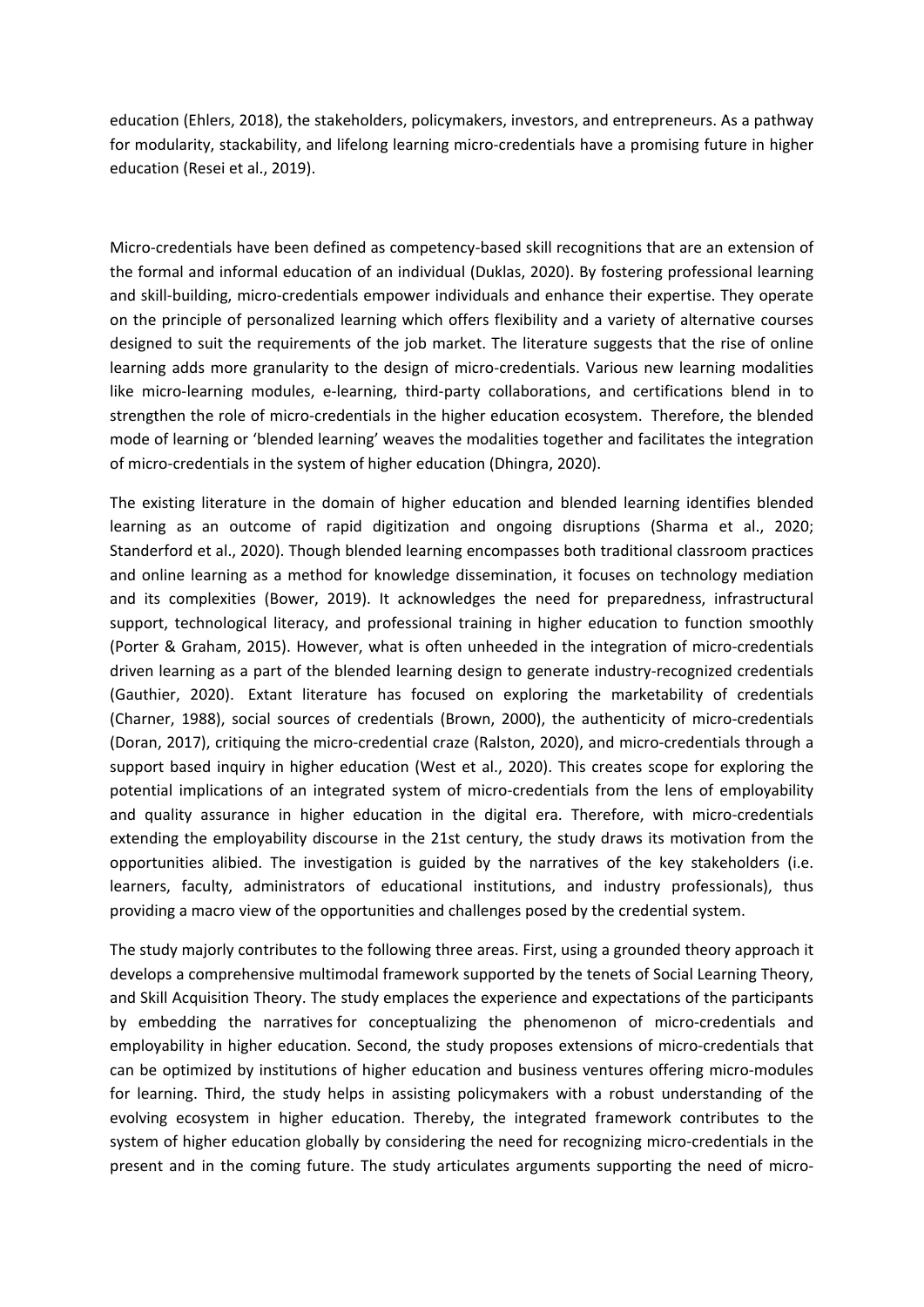credentials for preparing for the future of work and inconsistencies in the job market.

**References:** REFERENCES:

Bower, M. (2019), "Technology-mediated learning theory". *British Journal of Educational Technology*, pp. 1-14.

Brown, D. K. (2000), "The social sources of educational credentialism: status cultures, labor markets, and organizations". *Sociology of Education,* Vol. 74, pp. 19-34, doi: https://doi.org/10.2307/2673251.

Charner, I. (1988), "Employability credentials: A key to successful youth transition to work". *Journal of Career Development,* 15, pp. 30-40, doi: https://doi.org/10.1007/BF01474093.

Chao, H. W., Wu, C. C., & WenTsaic, C. (2021). Do socio-cultural differences matter? A study of the learning effects and satisfaction with physical activity from digital learning assimilated into <sup>a</sup> university dance course. *Computers & Education,* 165, 1-14. doi: https://doi.org/10.1016/j.compedu.2021.104150.

Dhingra, M. (2020), "(R)evolution of Education". Retrieved from https://www.linkedin.com/pulse/revolution-education-mayank-dhingra/.

Doran, L. (2017), "Are micro-credentials <sup>a</sup> fad or the future"? Retrieved from InsideSources: https://www.insidesources.com/microcredentials-fad-future/

Duklas, J. (2020), "Micro-Credentials: Trends in Credit Transfer and Credentialing". Duklas Cornerstone Consulting Inc.

Ehlers, U. D. (2018). He Rise Of Microcredentials And Its Consequences For The University Of The Future. Eden 2018 Annual Conference,1-8. Genoa.

Gauthier, T. (2020). The value of micro-credentials: The employer's perspective. *The Journal of Competency-Based Education,*1-6. doi: https://doi.org/10.1002/cbe2.1209.

Lalima, & Dangwal, K. L. (2017). Blended Learning: An Innovative Approach. *Universal Journal of Educational Research,* 5(1)*,* 129-136. doi: 10.13189/ujer.2017.050116.

Porter, W. W., and Graham, C. R. (2015), "Institutional drivers and barriers to faculty adoption of blended learning in higher education". *British Journal of Educational Technology*, pp. 748-762.

Ra, S., Shrestha, U., Khatiwada, S., Yoon, S. W., and Kwon, K. (2020), "The rise of technology and impact on skills". *International Journal of Training Research,* Vol.17, No.1, pp. 26-40, doi: https://doi.org/10.1080/14480220.2019.1629727.

Ralston, S. J. (2020), "Higher Education's Microcredentialing Craze: <sup>a</sup> Postdigital-Deweyan Critique". *Postdigital Science and Education volume,* Vol. 3, pp. 83-101.

Resei, C., Friedl, C., Staubitz, T., & Rohloff, T. (2019). Micro-Credentials in EU and Global*.* Erasmus <sup>+</sup> Programme of European Union: CORSHIP Result 1.1c.